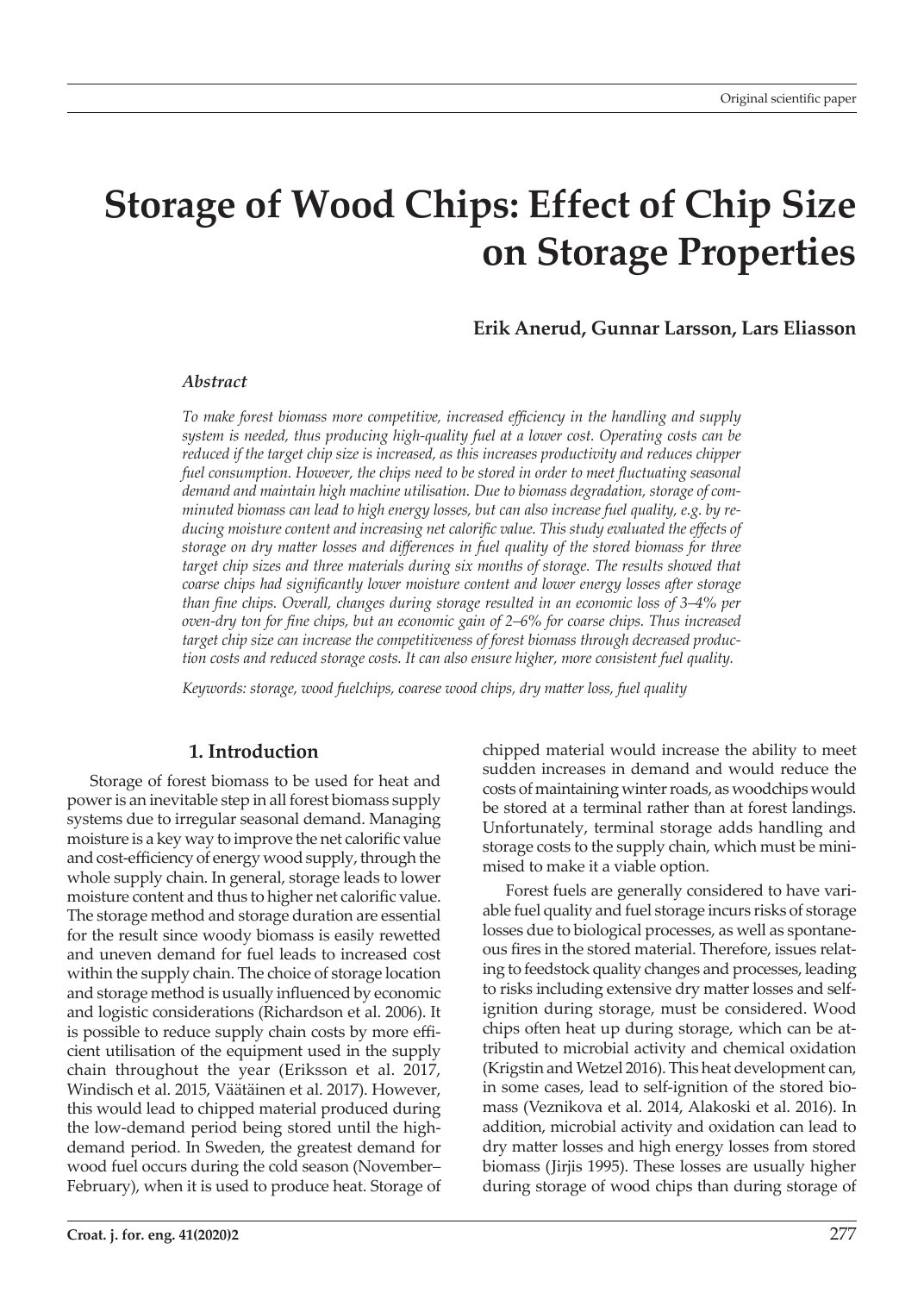uncomminuted biomass, due to the increased surface area exposed to potential microbial degradation; in addition, there is reduced airflow and increased compaction.

Managing moisture content is a key issue since it affects both biological and chemical processes as well as the net calorific value. Using a semi-permeable material, which protects wood chips from rewetting while at the same time allows the release of water vapour and heat, is a partial solution (Anerud et al. 2018). Comminution allows to coarse wood chips, at least theoretically, increased airflow and less accumulated heat and, according to Baadgaard-Jensen (1988), the dry matter loss per month was much greater for wood chips (2.9%) than chunk wood (0.3%) during smallscale storage (Baadsgaard-Jensen 1988). This was verified by Pari et al. (2015), who reported accumulated dry matter losses of 12.9% from fine poplar wood chips and 7.2% from coarse poplar wood chips stored in 130  $m^3$  piles from March to June (Pari et al. 2015). Lenz et al. (2015) conducted a similar study on fine and coarse wood chips of poplar from short rotation coppice, where the chips were stored from January until November in 3.5 m high piles cowered with Toptex <sup>®</sup> (Lenz et al. 2015). The cumulative losses after storage reached 22% from a pile built with fine chips (P31) and 21% from a pile built with coarse chips (P45) and there was no significant difference between the fractions. In Sweden, previous studies of wood chip storage examining the impact of fraction size on dry matter losses have generally been performed on small piles, often in the order of  $10-50$  m<sup>3</sup> (Björklund 1983, Thörnqvist 1983). Such piles are too small to be representative of storage at terminals in Sweden, where pile height is usually 5 to 7 m. However, since there are several studies that suggest that comminution to a larger average size of chips may have a positive effect on fuel quality, there is a real need to investigate fuel quality and amount of assessable energy under conditions encountered in real situations. Thus, one option is to increase the target chip size, which would enhance the storage properties of the chips and at the same time increase performance and reduce fuel consumption of chippers (Eliasson et al. 2015). However, increasing the target chip size will reduce but not eliminate the proportion of fines in the chips, and this proportion will continue to be fairly high for logging residue chips as an effect of the chipped material. Target chip size can be manipulated in two ways:

 $\Rightarrow$  setting the cut length for the chipper, i.e. the distance between the drum/disc surface and the edge of the knife (Nati et al. 2010, Spinelli and Magagnotti 2012, Eliasson et al. 2012)

 $\Rightarrow$  changing the mesh size in the bottom sieve or the distance between piece breakers (Eliasson et al. 2015, Nati et al. 2010).

While the first method changes the size of chips produced, the second method only reduces the amount of large/oversized chips. Chip size cannot be increased by increasing the mesh size in the sieve if it is already limited by the cut length. Furthermore, if machine utilisation is to be increased, it is important to study wood chip storage periods from summer to late autumn/early winter.

The aim of the present study was, thus, to evaluate the effect of type of biomass and wood chip particle size on changes in accessible energy and fuel quality properties during storage.

# **2. Material and Methods**

## **2.1 Storage Location and Woody Material**

The storage trial was established and initial sampling was performed in the first week of June 2013, within a terminal site at a combined heat and power (CHP) plant in Östersund (63°12'N; 14°39'E). The materials were stored until 5 January 2014, when the trial ended.

Three types of biomass chips were tested in the study, chips from:

- $\Rightarrow$  recently harvested tree sections
- $\Rightarrow$  pre-stored forest residues
- $\Rightarrow$  pre-stored stemwood.

The tree sections consisted of a mix of pine (*Pinus* spp.), spruce (*Picea abies*), aspen (*Populus* spp.) and birch (*Betula* spp.) harvested during thinning in an area close to Åre Östersund Airport during May 2013 (cf. (Eliasson et al. 2015)). The forest residues and stemwood were harvested in 2012, delivered to the CHP plant in Östersund during 2012–2013 and stored there without cover. Both materials were dominated by Norway spruce (*Picea abies* (L.) H. Karst). Immediately prior to the experiment, tree sections were chipped at the landing, while residues and stemwood were chipped at the CHP terminal.

Chipping was performed using two tractor-powered drum chippers, a Kesla C645 and a Eschelboeck Biber 92. Three different bottom sieves were used in the chippers to produce different types of chips: coarse using 100 mm mesh, medium using 50 mm mesh and fine using 25 mm (Kesla) or 35 mm (Biber) mesh. For logging residues and stemwood, the Kesla chipper was used to produce all medium and coarse chips, while the Eschelboeck was used to produce all fine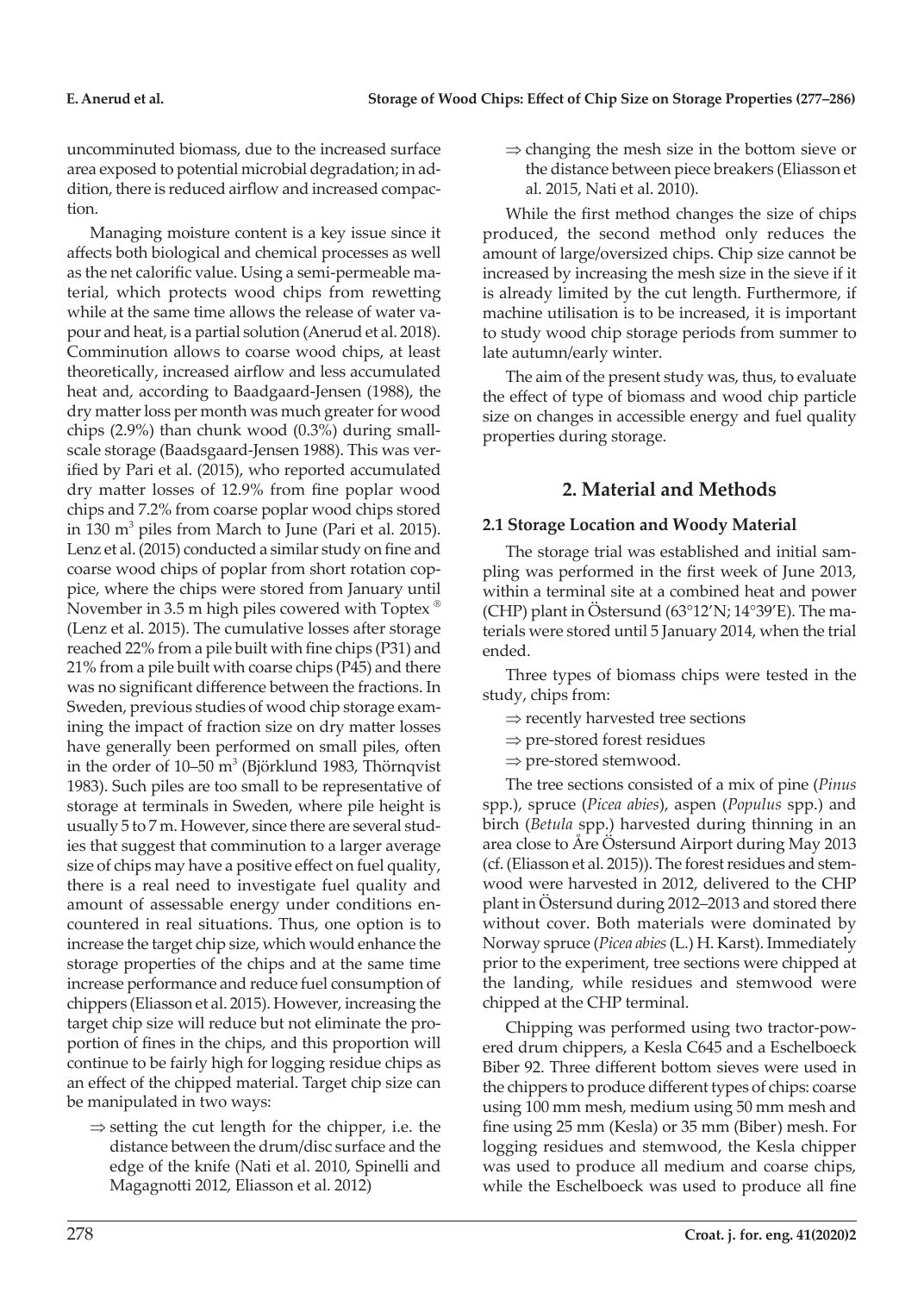| <b>Fffect</b>                 | Num DF         | Den DF | F Value | Pr > F  |
|-------------------------------|----------------|--------|---------|---------|
| Sieve                         | 2              | 216    | 0.00    | 0.9999  |
| Material                      | $\overline{2}$ | 216    | 0.00    | 1.0000  |
| Sieve * Material              | 4              | 216    | 0.00    | 1.0000  |
| Size class                    | 7              | 216    | 31.45   | < 0.001 |
| Sieve * Size class            | 14             | 216    | 9.12    | < 0.001 |
| Material * Size class         | 14             | 216    | 4.62    | < 0.001 |
| Sieve * Material * Size class | 26             | 216    | 1.77    | 0.0154  |

**Table 1** Results of analysis of variance (ANOVA) on wood chip size distribution data

chips; for the tree sections a comparative trial of the chippers were made (Eliasson et al. 2015), where both chippers produced all types of chips. However, no effect of chipper type on chip size distribution was found (Eliasson et al. 2015). In addition, a batch of coarse tree section chips was sieved using a drum sieve to remove fine fractions prior to storage. Tests of differences in chip size distribution produced by the different sieves and materials were carried out as in (Eliasson et al. 2015), using the GLIMMIX procedure in SAS. Even though the bottom sieve in a chipper is not the main factor affecting chip size (Eliasson et al. 2015), there were significant differences in particle size distribution between the chips depending on material and sieve used (Table 1).

The effects within each material (Fig. 1) were as follows:

- $\Rightarrow$  Tree sections: The coarse sieve produced significantly fewer chips in the 3–8 mm class and more in the 31–45 mm class than the fine and medium sieves. Chips produced with the coarse sieve and sieved using a drum sieve contained significantly fewer 3–8 mm chips than other chip types
- $\Rightarrow$  Forest residues: The fine sieve produced significantly smaller chips than the other sieves. The coarse sieve produced more oversized chips (>100 mm) than the other sieves
- $\Rightarrow$  Stemwood: The fine sieve produced significantly smaller chips than the other two sieves.

## **2.2 Weather Conditions During Storage**

Historical data (30-year averages) on local weather conditions, based on values for Östersund, were obtained from the Swedish Meteorological and Hydrological Institute (SMHI). These data were used for



**Fig. 1** Particle size distribution and classification of wood chips used in the study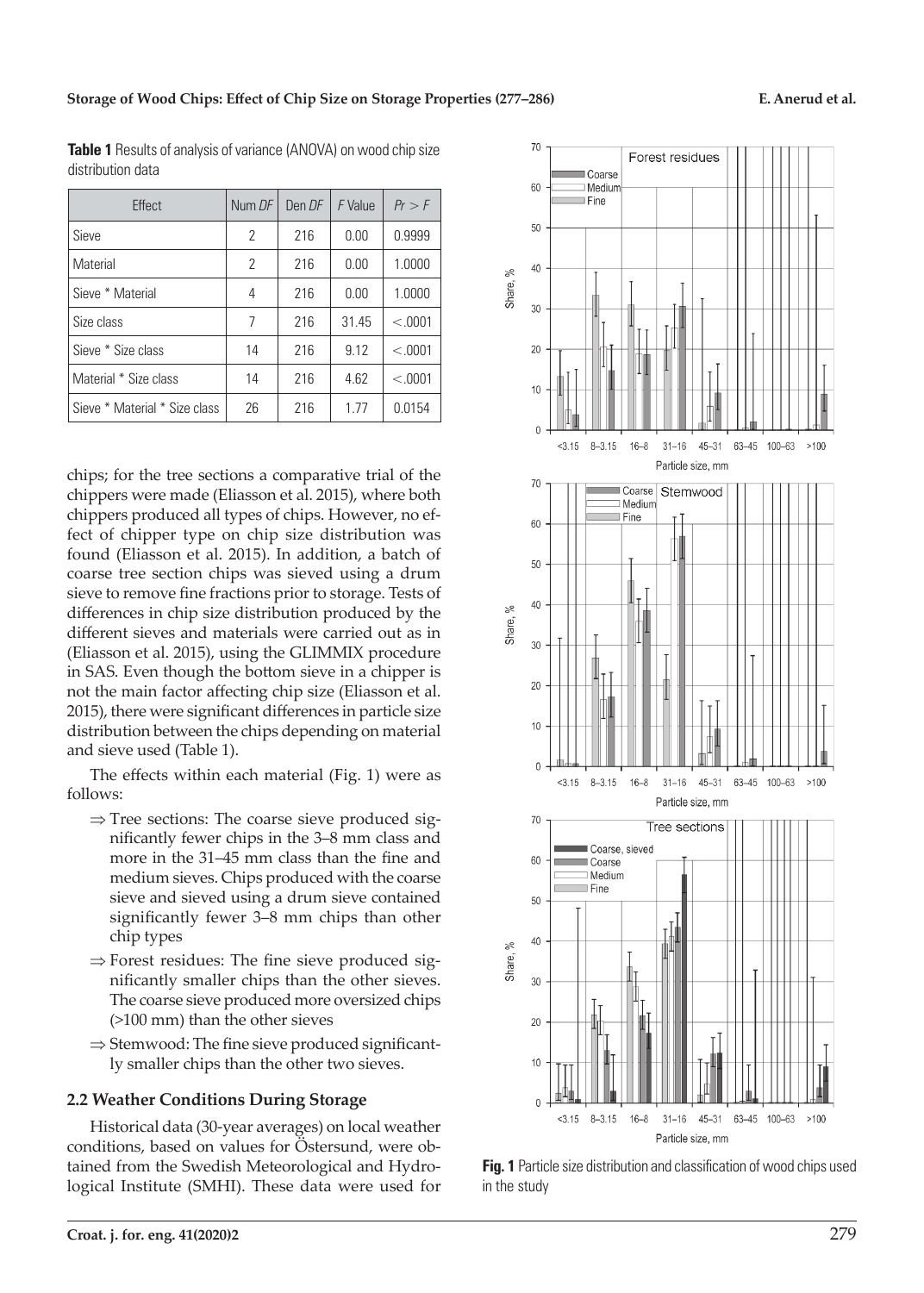comparison with measured data during the experiments, allowing the results to be set in a historical context. The ambient temperature during chipping, homogenisation and pile construction was 16 °C, which was only marginally different from the average longterm value according to data from SMHI. Total precipitation during the study period was 305.2 mm, which was not different from the 30-year average value (306 mm), and 25.3 mm of this precipitation fell when the ambient temperature was below 0 °C. Four heavy rainfall events (>15 mm/day) occurred during the storage period, on 30 July, 31 August and 16 and 17 September.

## **2.3 Study Design, Sampling and Analyses**

The chips were stacked in 5 m high windrows, within which each material was placed in approximately 6–7 m wide separate sections. One windrow was made using the freshly harvested material and one with the pre-stored material. The windrows were of similar width (11 m), while the base length differed (35 and 45 m, respectively) (Fig. 2). The estimated volume of the windrows of fresh and pre-stored biomass was  $825 \text{ m}^3$  and  $1100 \text{ m}^3$ , respectively. The windrows were constructed on a paved area at the terminal with their long axis positioned north-west/south-east, perpendicular to the prevailing wind direction.

Each vertical section of the windrows (see Fig. 2) contained seven sampling points located at three heights:1.5 m, 3.0 m and 4.5 m (see Fig. 3).

During windrow construction, six samples were collected at each of these sampling points. Half the sample material was retained for further analysis of initial characteristics of wood chips, while the other half was divided into net bags, weighed and placed back in the







**Fig. 3** Cross-section of an experimental windrow showing sampling points and location of temperature sensors (T) in each section

**Table 2** Standard methods used for sampling, sampling preparation and determination of fuel quality parameters

| Analysis                                                     | Standard method           |  |  |
|--------------------------------------------------------------|---------------------------|--|--|
| Sampling                                                     | SS-EN 14778 (Anon. 2011c) |  |  |
| Sample preparation                                           | SS-EN 14780 (Anon. 2011b) |  |  |
| Determination of moisture content                            | SS-EN 14774 (Anon. 2009b) |  |  |
| Determination of ash content                                 | SS-EN 14775 (Anon. 2009a) |  |  |
| Determination of calorific value                             | SS-EN 14918 (Anon. 2010a) |  |  |
| Conversion of analytical results from one<br>base to another | SS-EN 15296 (Anon. 2011a) |  |  |
| Determination of particle size distribution                  | SS-EN 15149 (Anon. 2010b) |  |  |

pile, to determine how its quality changed during storage. Temperature changes at 3 m in the middle of the windrows were measured at a sampling frequency of 30 min in each section, using one Tinytag® temperature logger (marked »T« in Fig. 3). The sampling procedure, sample preparation and all analyses were performed according to European standard methods (Table 2).

The initial dry weight of the samples in the net bags was used as the basis for the calculation of dry matter losses, which were expressed as a weight percentage on a dry matter basis. Finally, energy recovered was calculated as follows:

$$
E_{recovered} = \left(\frac{DM * (1 - 0.01 * DML)}{1 - 0.01 * M}\right) + Q
$$
 (1)

Where:

*Erecovered* energy

- *DM* dry matter
- *DML* dry matter lost
- *M* moisture content
- *Q* net calorific value.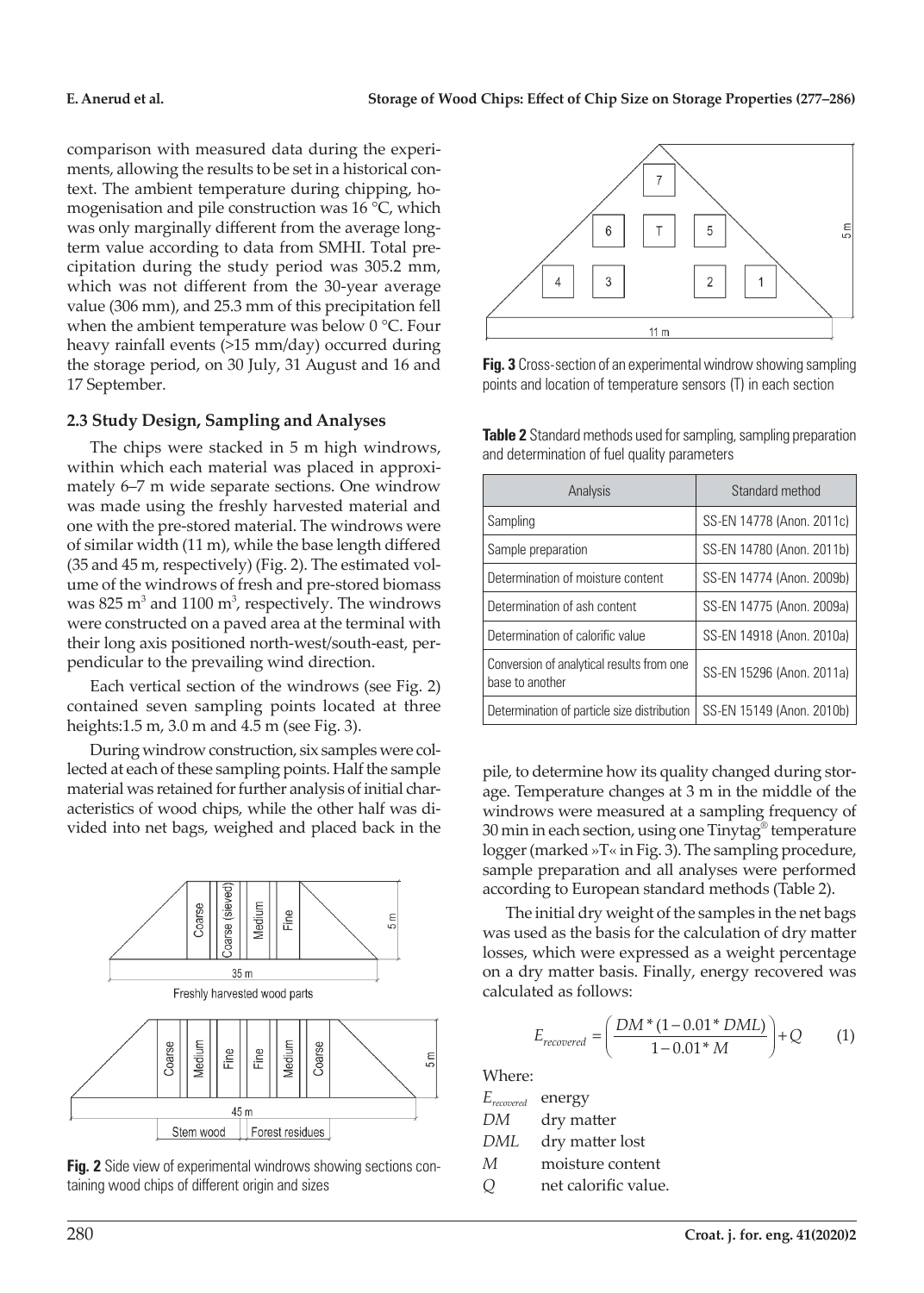

#### **Fig. 4** Ambient temperature and temperature changes within windrow sections containing wood chips

# **Croat. j. for. eng. 41(2020)2** 281

#### **2.4 Statistical Analyses**

The experiment was treated as a complete randomised factorial experiment. The assumption of homogeneity of variances between fraction class within each assortment was tested using Levene's test. For the statistical analyses, the general linear model (GLM) was used for analysis of variance (ANOVA), followed by Tukey's *HSD* test. The data obtained for five variables (moisture content, dry matter loss, ash content, calorific value and recovered energy) were analysed with regard to the factors fraction class, material and, in some cases, position. All analyses were performed in STATISTICA v.10 and differences between factors and their interactions were considered significant at *p*<0.05.

#### **3. Results**

#### **3.1 Temperature Changes within Windrows**

In general, the temperature rapidly increased to above 60 °C, irrespective of chip size class, in windrow sections containing freshly harvested tree sections (Fig. 4). Similar, but slightly slower, increases were observed for chips produced from forest residues, in particular for the temperature rise from 35 °C onwards. The temperature change was more moderate for stemwood chips and sieved coarse chips from freshly harvested tree sections. The highest temperatures were observed for fine chips, followed by medium and coarse chips. Moreover, the high temperature was maintained for longer when freshly harvested tree sections were chipped to the smaller size, while for forest residues there was no clear trend. For forest residues, the temperature at the end of the storage period was still higher than the ambient temperature, whilst the temperature in the windrow sections made with freshly harvested tree sections and stemwood was roughly similar to the ambient temperature.

#### **3.2 Moisture Content**

No differences in initial moisture content between fractions within unsieved tree-sections and stemwood could be established (Table 3). In contrast, there was a significant difference in initial moisture content in medium chips (28.9%) compared to the average value (39.7%) for fine and coarse chips. The sieved coarse fraction produced from tree-sections was slightly drier compared to the unsieved biomass. The average moisture content in windrows built with coarse chips from tree sections, forest residues and stemwood chips decreased after storage, while moisture content in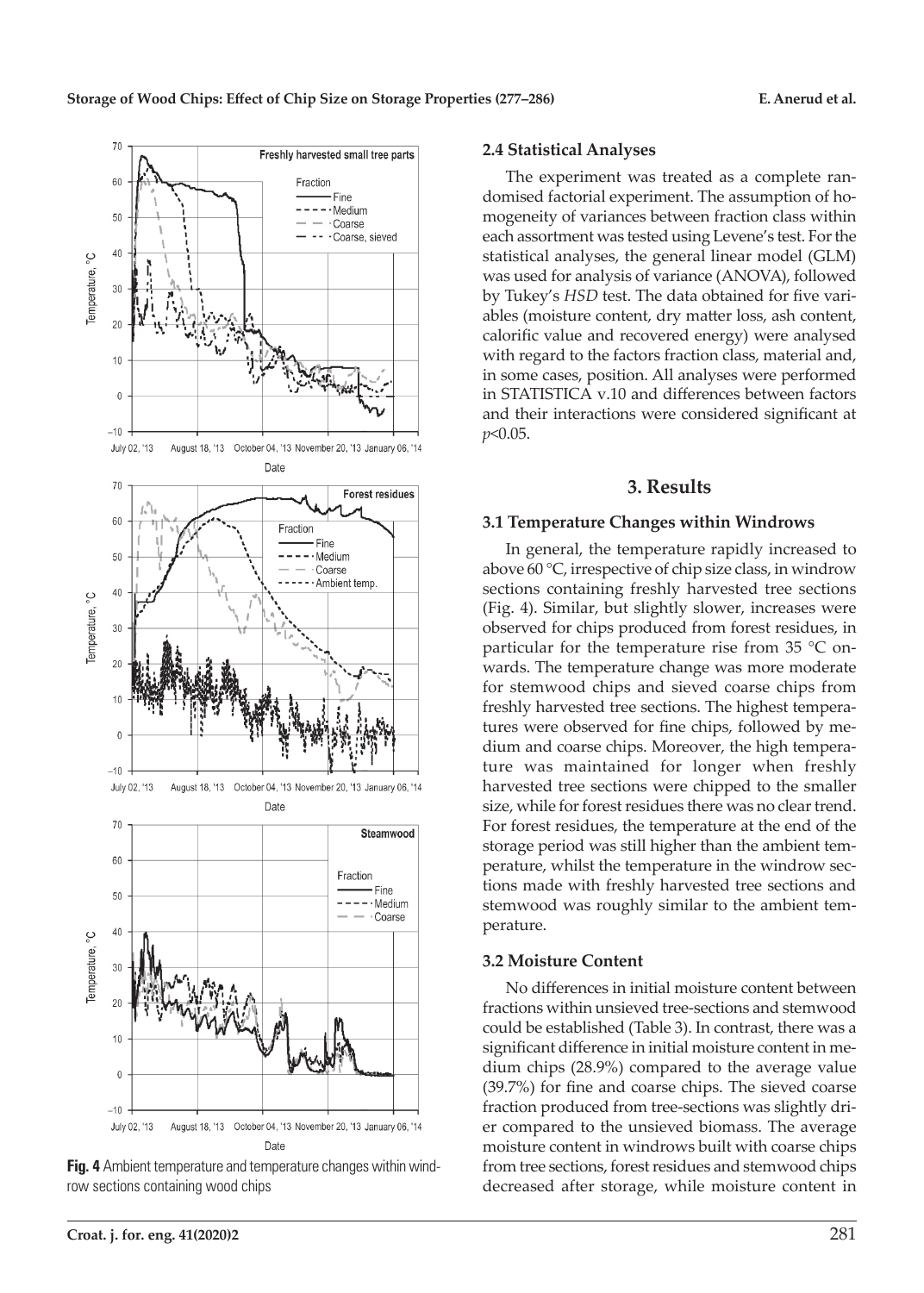|                        | Tree sections                |                                          | Forest residues              |                    | Stemwood chips                           |                              |
|------------------------|------------------------------|------------------------------------------|------------------------------|--------------------|------------------------------------------|------------------------------|
|                        | July                         | January                                  | July                         | January            | July                                     | January                      |
| Fine chips             | $42.1^{\text{a}\alpha\beta}$ | $38.6^{\text{a}\alpha\beta}$             | $40.7^{\text{a}\alpha\beta}$ | $44.6^{\text{ap}}$ | $37.2^{aa}$                              | $39.7^{\text{a}\alpha\beta}$ |
|                        | (0.6)                        | (4.1)                                    | (1.4)                        | (3.6)              | (0.7)                                    | (5.9)                        |
| Medium chips           | 41.7 <sup>aa</sup>           | $37.3^{a}$ <sup><math>\beta</math></sup> | 28.9 <sup>by</sup>           | $26.4^{b\gamma}$   | $37.3^{a}$ <sup><math>\beta</math></sup> | $36.0^{\text{ap}}$           |
|                        | (0.7)                        | (3.2)                                    | (1.1)                        | (4.0)              | (0.5)                                    | (3.7)                        |
| Coarse chips           | 42.7a                        | 30.8 <sup>b</sup>                        | 38.7 <sup>ay</sup>           | $25.6^{b}$         | 38.1 <sup>ay</sup>                       | $32.2^{a\beta}$              |
|                        | (1.2)                        | (2.5)                                    | (0.9)                        | (3.4)              | (0.8)                                    | (2.9)                        |
| Sieved coarse<br>chips | $39.9^{ba}$<br>(1.1)         | $33.3^{ab}$<br>(2.8)                     |                              |                    |                                          |                              |

**Table 3** Mean moisture content (%, wet weight basis) and 95% level of confidence (in brackets). Different letters within columns indicate significant differences between size fractions within biomass type and different Greek letters indicate significant differences within row and material

stored fine chips produced from forest residues and stemwood increased (Table 3). The change in moisture content was greatest in windrow sections built with material from fresh tree sections and lowest in those built with stemwood chips. The tops and sides of the windrows were clearly rewetted and consequently, the main reduction in moisture content was found at levels below 3 m. All windrow sections exhibited a significant ( $p$ <0.05,  $R^2$ =0.72) negative correlation between change in moisture content during storage and vertical position within the pile. The rewetting in the top and middle layer was especially pronounced for fine fractions, irrespective of the material used.

# **3.3 Ash Content**

The initial ash content in chips produced from freshly harvested tree sections was 2.2% for unsieved and 1.8% for sieved chips. The difference between these groups was significant (*p*<0.05). The ash content of chips produced from forest residues was 3.8% when chipped to coarse and fine sizes, and 6% when chipped to medium size. This is an effect of large variability in quality for the stored residues prior to chipping. Chips produced from stemwood were very homogeneous and had an ash content of 1.1%. In general, the ash content in windrow sections produced from the tree sections and forest residue materials increased by 0.3% after six months of storage. No such change was observed in chip piles produced from stemwood. The change in ash content determined after storage was significantly (*p*<0.05) positively correlated with vertical pile position  $(R^2=0.47)$ .

**Table 4** Mean gross calorific value (MJ kg<sup>-1</sup>, dry weight basis) and 95% level of confidence (in brackets). Different letters within columns indicate significant differences between size fractions within biomass type and different Greek letters indicate significant differences within row and material

|                        | Tree sections              |                                    | Forest residues                         |                        | Stem wood chips     |                                           |
|------------------------|----------------------------|------------------------------------|-----------------------------------------|------------------------|---------------------|-------------------------------------------|
|                        | June                       | January                            | June                                    | January                | June                | January                                   |
| Fine chips             | 20.47a                     | $20.90^{a\beta}$                   | $20.41$ <sup>a<math>\alpha</math></sup> | 21.92 <sup>ay</sup>    | $20.60^{a\alpha}$   | $21.20$ <sup>a<math>\epsilon</math></sup> |
|                        | (0.12)                     | (0.24)                             | (0.09)                                  | (0.10)                 | (0.09)              | (0.09)                                    |
| Medium chips           | $20.33^{a\alpha}$          | $21.40^{b\beta\gamma}$             | $20.15^{ba}$                            | $21,29^{b\beta\delta}$ | 20.59 <sup>ay</sup> | $21.12^{a\delta}$                         |
|                        | (0.08)                     | (0.23)                             | (0.14)                                  | (0.10)                 | (0.08)              | (0.08)                                    |
| Coarse chips           | $20.42^{a\alpha}$          | $21.90^{c}$                        | $20.20^{b\gamma}$                       | $21.79^{b}$            | $20.66^{a\delta}$   | 21.06a                                    |
|                        | (0.08)                     | (0.24)                             | (0.10)                                  | (0.10)                 | (0.09)              | (0.06)                                    |
| Sieved coarse<br>chips | $20.58^{\rm ba}$<br>(0.05) | $21.02^{\text{ab}\beta}$<br>(0.20) |                                         |                        |                     |                                           |

# **3.4 Gross Calorific Value**

Initial gross calorific value  $(q_{Vgr,d})$  was correlated to initial ash content ( $R^2$ =0.32). In general, the gross calorific value increased significantly in all treatments during storage (Table 4). No correlation  $(R^2=0.01, p=0.39)$ was found between initial gross calorific value and gross calorific value after storage.

# **3.5 Dry Matter Losses**

The coarse fraction produced from tree sections showed an average loss of 4.1%, while the average loss from the sieved coarse fraction was 2.8%. The average dry matter loss of fine and medium size chips was 6.6%. The average loss of dry matter within the windrow sections built with coarse and medium chips produced from forest residues was 4.8%, while it reached 10.9% in the windrow section containing fine chips. For stemwood, the average dry matter loss of coarse chips was 1.4%, while for fine and medium-sized chips it was 3.4%. In general, all types of biomass showed a positive correlation between moisture content and dry matter losses. Fresh biomass and chips from tree sections and forest residues showed a significant (*p*<0.05,  $R^2$ =0.60) positive correlation between moisture content and dry matter loss. In addition, there was generally a significant ( $p$ <0.05,  $R$ <sup>2</sup>=0.70) negative correlation between particle size and dry matter losses when only coarse and fine fractions were included.

# **3.6 Energy Change**

The average amount of accessible energy expressed as *Q*, derived from 1 kg dry weight of coarse chips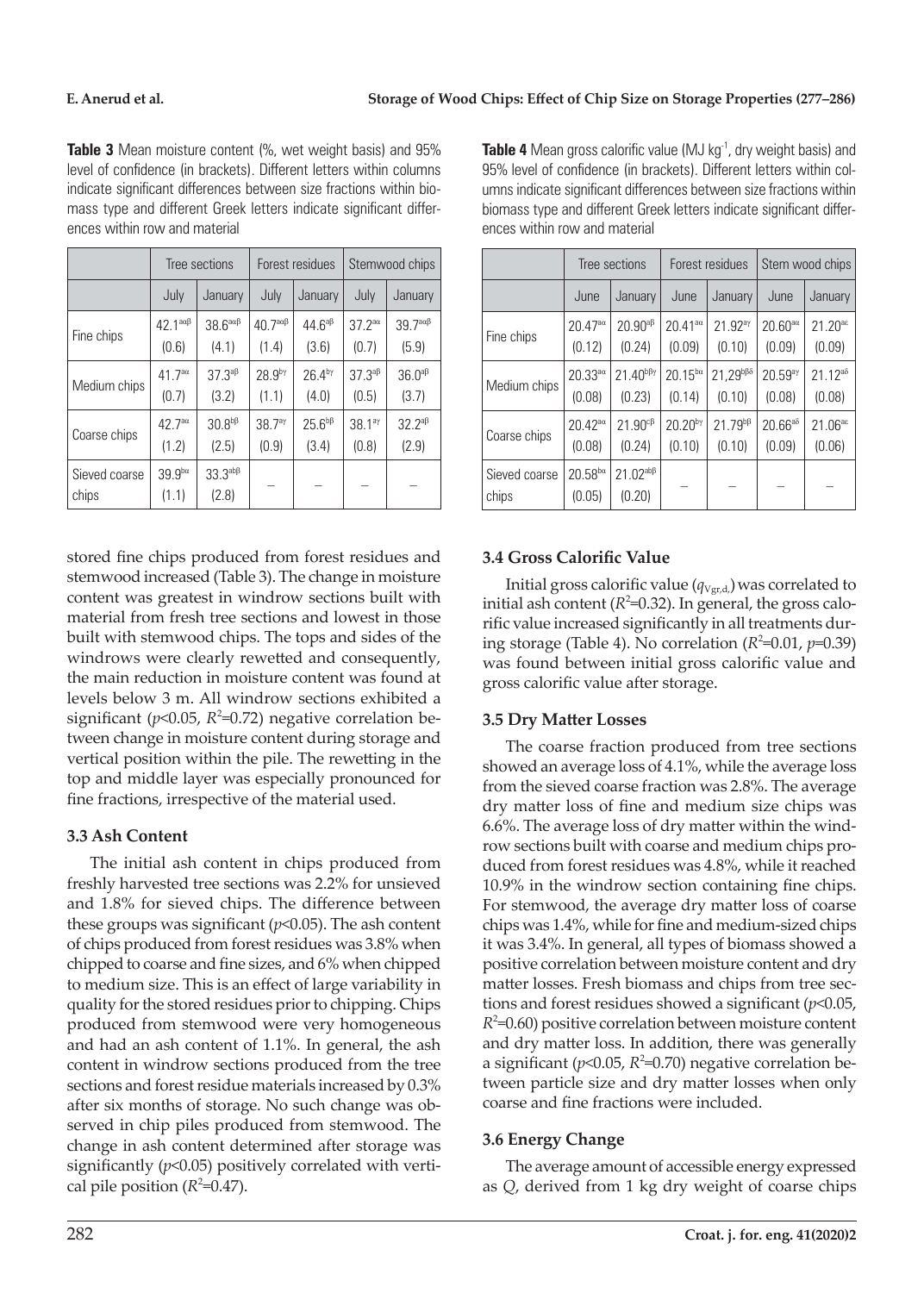|                        | Tree sections               |                                        | Forest residues                         |                         | Stem wood chips     |                               |
|------------------------|-----------------------------|----------------------------------------|-----------------------------------------|-------------------------|---------------------|-------------------------------|
|                        | July                        | January                                | July                                    | January                 | July                | January                       |
| Fine chips             | $17.38^{a\alpha}$           | $16.64^{a\beta}$                       | $17.41$ <sup>a<math>\alpha</math></sup> | $16.54^{a\beta}$        | $17.85^{a}$         | $17.24^{\text{a}\alpha\beta}$ |
|                        | (0.12)                      | (0.47)                                 | (0.13)                                  | (0.48)                  | (0.11)              | (0.67)                        |
| Medium chips           | 17.27a                      | $17.43^{ba}$                           | $17.85^{b}$ <sup>B</sup>                | $18.23^{b}$             | $17.83^{a}$         | $17.80^{ab}$                  |
|                        | (0.11)                      | (0.23)                                 | (0.14)                                  | (0.39)                  | (0.08)              | (0.36)                        |
| Coarse chips           | $17.50^{\text{aba}}$        | $18.68c$ <sup><math>\beta</math></sup> | $17.34$ <sup>aa</sup>                   | $17.99^{b\gamma\delta}$ | 17.85 <sup>ay</sup> | $18.22^{b\delta}$             |
|                        | (0.09)                      | (0.31)                                 | (0.13)                                  | (0.36)                  | (0.10)              | (0.21)                        |
| Sieved coarse<br>chips | $17.64^{b\alpha}$<br>(0.09) | $17.87^{ba}$<br>(0.25)                 |                                         |                         |                     |                               |

**Table 5** Mean amount of accessible energy (MJ) derived from 1 kg initial dry material and 95% level of confidence (in brackets). Different letters within columns indicate significant differences between size fractions within biomass type and different Greek letters indicate significant differences within row and material

increased when the chips were produced from freshly harvested tree sections and forest residues (Table 5). The change in recoverable energy was higher for coarse fractions than for fine fractions and the amount of accessible energy was significantly positively correlated  $(R^2=0.32)$  with fraction class.

Assuming an energy price of 18.2  $\epsilon$  per MWh, the energy changes observed were equivalent to an economic loss during storage of 3.1  $\epsilon$  and 3.7  $\epsilon$  per ovendry ton (–3–4%) for fine chips from roundwood and tree sections, respectively, while the value of the stored coarse chips actually increased by 6.0 and  $1.8 \text{ }\epsilon$  per oven-dry ton (+6–2%), respectively. Similar differences between fine and coarse chips were seen for logging residues, but with larger losses during storage.

## **4. Discussion**

The temperature change within a windrow of wood chips is influenced by a variety of factors in addition to particle size; these include material composition, initial moisture content and degree of compaction. This has been reported in numerous studies and the processes are well documented (Krigstin and Wetzel 2016). Three different forest biomass types (tree sections, forest residues, stemwood) were used as raw material for the different sizes of chips (fine, medium, coarse) produced in this study. Forest residues were the most heterogeneous material, and staff at the CHP moved and restacked these residues on arrival at the terminal, so the material from which the chips were produced may have come from very different sources, a fact reflected mainly in the initial moisture content.

We aimed to homogenise each forest biomass type before windrow construction and, in general, the initial values determined for the fuel quality parameters were similar, with minor variations; this was the case for all except the medium-sized chips produced from forest residues. Windrow height and size were factors that were found to be positively correlated with temperature changes within the material, confirming earlier reports (Thörnqvist 1985). The height of the windrows (5 m) was a little low, but within the range of what is used in practice in Sweden, which means that the ratio between the surface area and volume was higher, i.e. precipitation per  $m<sup>3</sup>$  stored fuel was higher than in commercial situations. Nevertheless, the height was significantly greater than in studies examining poplar, and the size of the pile as well as the storage period were adopted to reflect working conditions in Sweden. The temperature within the windrows was low and the difference in temperature change between different fractions was most obvious in windrow sections built with freshly harvested tree sections from thinning operations, indicating a difference in dry matter losses.

The change between the initial and final moisture content was greatest for the coarse chips and the lowest average moisture content was found for freshly harvested tree sections. A previous study found that fine poplar wood chips dried to a moisture content of 34% when stored in a 3.5 m high pile, while coarse chips dried to a moisture content of 29% under similar conditions (Lenz et al. 2015). However, another study found that fine chips of poplar dried to a moisture content of 26.4% and coarse chips to a moisture content of 34.4% during a period of 120 days (Pari et al. 2015). The difference between those studies could be because of different amounts of precipitation during the storage period, different lengths of storage period and differences in climate between study sites. Variations in moisture content within the windrow sections in the present study increased markedly over time and were especially pronounced as the top and edges of the windrow were clearly rewetted through a combination of condensation of water vapour from within the windrow and external precipitation. This redistribution of moisture was in agreement with published findings for similar biomass stored in small piles (Thörnqvist 1983). Moist areas of the windrows, in which the highest dry matter losses were determined, were visibly more infected by microorganisms such as moulds, an effect that can mainly be attributed to a more favourable environment for biodegrading microorganisms.

In addition to moisture, the composition of the biomass had a decisive impact on the magnitude of dry matter losses. Forest residues and small tree chips had a higher proportion of bark and needles, which resulted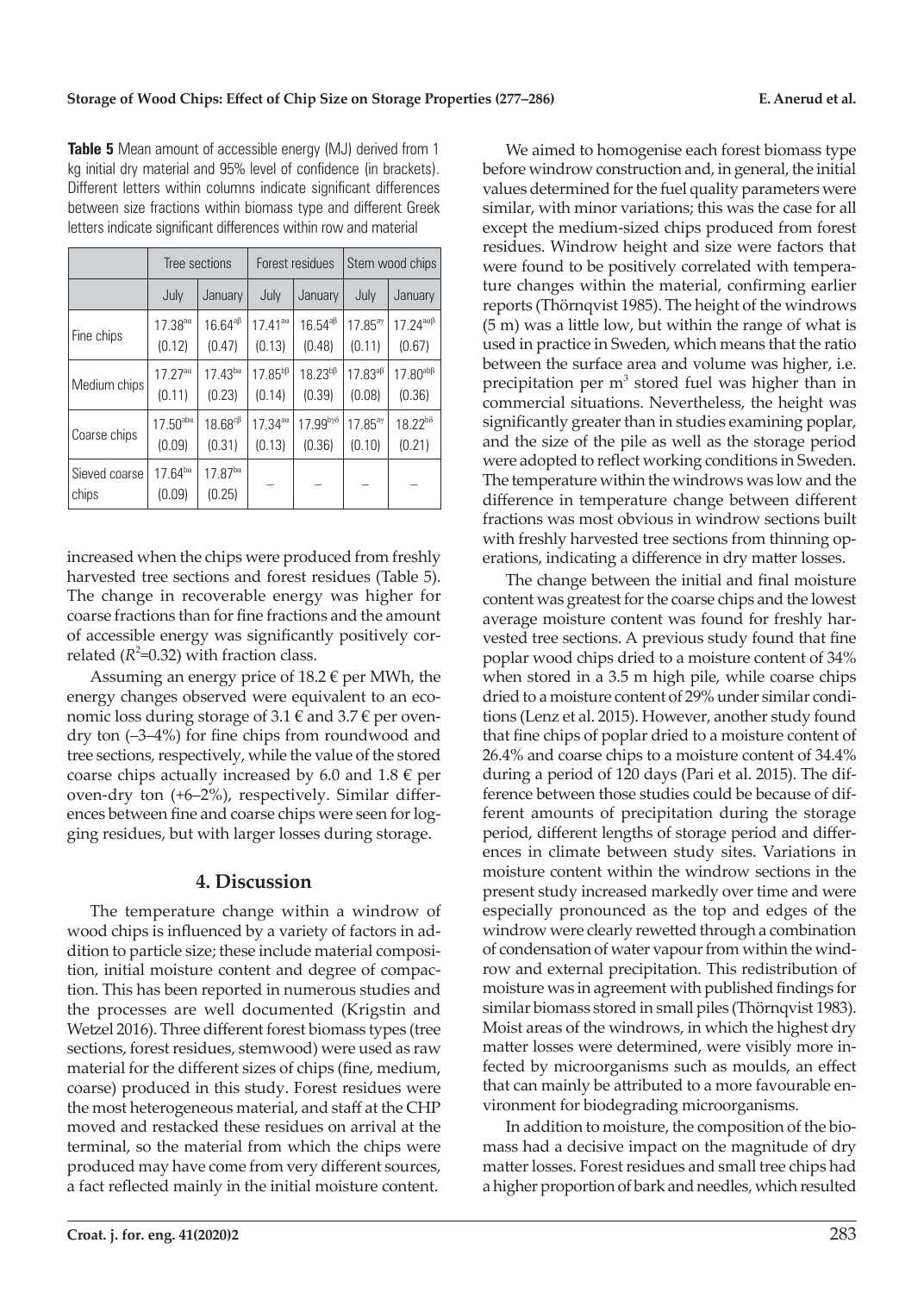in higher concentrations of easily accessible nitrogen and easily soluble carbohydrates, favouring microbial growth. It was obvious that fine chips were wetter, more infected with moulds and more compact than coarse chips.

The slight increase observed in ash content and clear negative correlation between ash content and height within the windrow could be related to dry matter losses. Variations in initial gross calorific value (*q*Vgr, d) before and after storage were related to changes in ash content, but in particular to dry matter losses. Windrow sections built with fine chips consistently lost more biomass than those built with coarse chips. In general, the dry matter losses observed for tree sections and forest residues (6.6–10.9% from fine chips, 2.8–4.8% from coarse) were comparable to those reported during storage of poplar wood chips in Italy (12.9% from fine chips and 7.2% from coarse after storage for 120 days) (Pari et al. 2015). However, dry matter losses from chips produced from prestored stemwood (1.4–3.4%) were much lower than those reported in the literature (22% from fine chips and 21% from coarse chips after 9 months of storage) (Lenz et al., 2015).

It is common for the energy change in stored biomass to be equated to the change in net calorific value (*Q*) on a dry matter basis (*q*p, net, d). However, this type of comparison does not reflect the whole picture. A more accurate comparison is the difference in *Q* based on initial dry weight, including both dry matter losses and changes in moisture content. The total amount of available energy in the coarse chips increased due to a combination of drying and low dry matter losses, while the energy in the other size fractions remained at the same level throughout.

Producing fine chips is both less productive and more fuel-consuming than producing coarse chips (Eliasson et al. 2015), and thus production costs are substantially higher. When the better storability of the coarser chips is added, the production costs may be even lower for this fraction, as the lack of storage losses enables increased chipper utilisation during the year, thus decreasing fixed machine costs per ton of chips produced. Terminal storage of chips will lead to costs for handling the chips, i.e. stacking, reloading and transport (especially if the terminal is not adjacent to the heating plant). However, if the losses during storage can be minimised or, as in this study, if the accessible energy value increases, reduced chipping and transport costs may cover the storage costs. For chipping and transport contractors, increased annual chipper utilisation that is fairly uniform between months would improve planning and give a more

predictable cash flow. Furthermore, it would be easier to find and retain chipper operators and chip truck drivers, as the work would change from being seasonal to year-round. It is likely that comminution to a coarse fraction, combined with sieving and covering the stored chips, can result in less degradation and more accessible energy after storage since a breathable cover protects the biomass from rewetting and leads to lower losses (Anerud et al. 2018). However, the cost of this combination has to be assessed in future studies.

## **5. Conclusions**

Coarse wood chips were found to have several advantages from a storage perspective: better drying, lower dry matter losses, higher net calorific value and more available energy. These benefits, in combination with advantages arising during chipping of increased productivity and decreased chipper fuel consumption, indicate that production of larger chips containing a low proportion of fines might be a feasible way to reduce production costs and storage losses. This could increase the competitiveness of forest fuels if customers are willing to accept a slightly larger proportion of large chips. Further studies are needed to evaluate whether additional sieving of the chips to further reduce the proportion of fines can be achieved in an economically feasible way.

# **6. References**

Alakoski, E., Jämsén, M., Agar, D., Tampio, E., Wihersaari, M., 2016: From wood pellets to wood chips, risks of degradation and emissions from the storage of woody biomass – A short review. Renewable and Sustainable Energy Reviews 54: 376–383: https://doi.org/10.1016/j.rser.2015.10.021

Anerud, E., Jirjis, R., Larsson, G., Eliasson, L., 2018: Fuel quality of stored wood chips – Influence of semi-permeable covering material. Applied Energy 231: 628–634. https://doi. org/10.1016/j.apenergy.2018.09.157

Anon. 2009a: Solid biofuels – Determination of ash content. SS-EN 14775. Swedish standards institute.

Anon. 2009b: Solid biofuels – Determination of moisture content – Oven dry method – Part 1: Total moisture – Reference method. SS-EN 14774. Swedish standards institute.

Anon. 2010a: Solid Biofuels – Determination of calorific value. SS-EN 14918. Swedish standards institute. Solid Biofuels.

Anon. 2010b: Solid biofuels – Determination of particle size distribution – Part 1: Oscillating screen method using sieve apertures of 1 mm and above SS-EN 15149-1:2010. Swedish Standard Institute.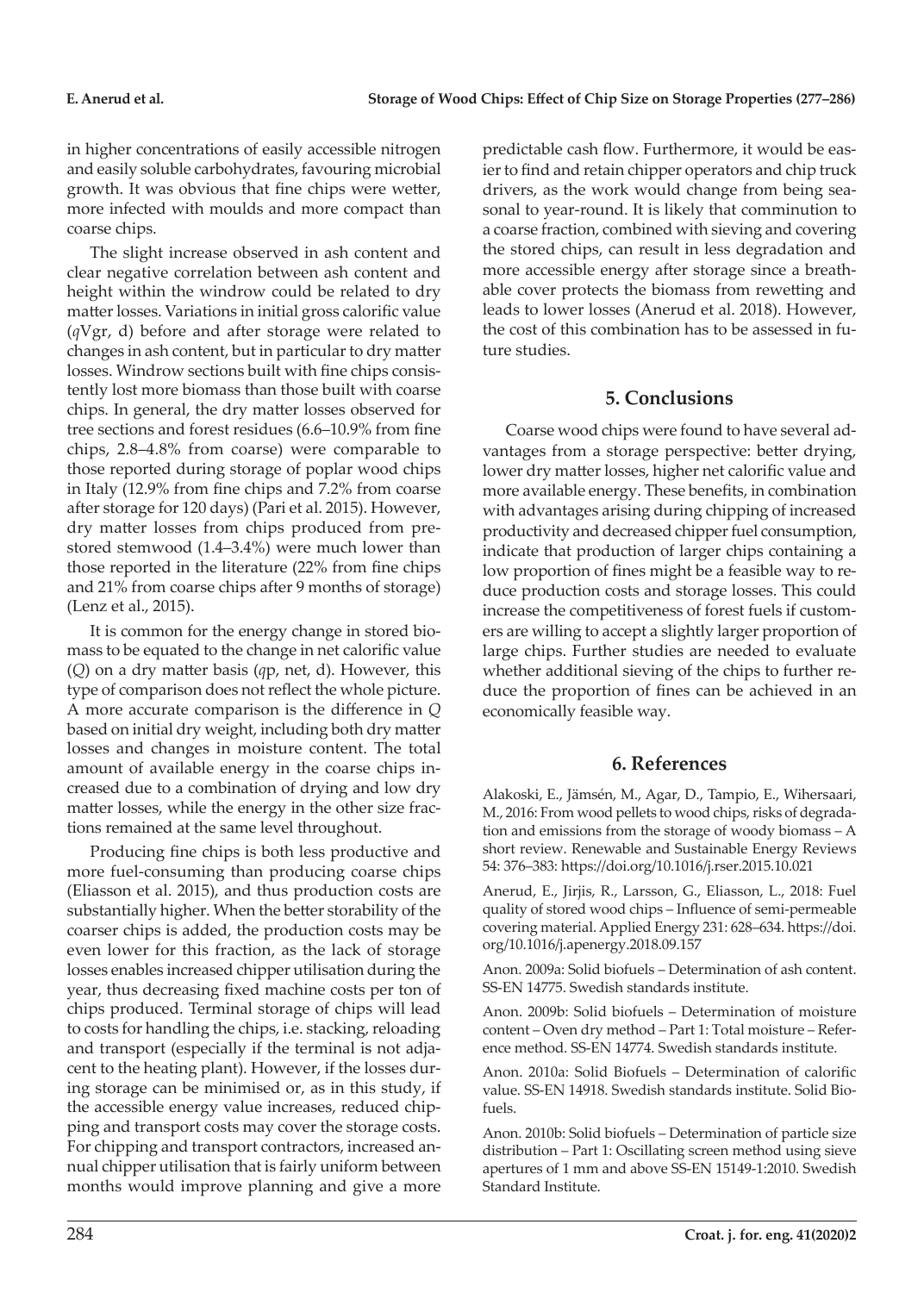#### **Storage of Wood Chips: Effect of Chip Size on Storage Properties (277–286) E. Anerud et al.**

Anon. 2011a: Solid biofuels – Conversion of analytical results from one basis to another. SS-EN 15296. Swedish standards institute.

Anon. 2011b: Solid biofuels – Sample preparation. SS-EN 14780. Swedish standards institute.

Anon. 2011c: Solid biofuels – Sampling SS-EN 14778. Swedish standards institute.

Baadsgaard-Jensen, J., 1988: Storage and energy economy of chunk and chip piles. Research Report-Exploitation of Marginal Forest Resources for Fuel.

Björklund, L., 1983: Lagring av helträdsflis av olika trädslag samt i olika fraktioner. Sveriges lantbruksuniversitet, Institutionen för virkeslära.

Eliasson, L., Granlund, P., Johannesson, T., Von Hofsten, H., Lundström, H., 2012: Flisstorlekens effekt på en stor skivhuggs bränsleförbrukning och prestation. Arbetsrapport Från Skogforsk, 10 p.

Eliasson, L., Von Hofsten, H., Johannesson, T., Spinelli, R., Thierfelder, T., 2015: Effects of sieve size on chipper productivity, fuel consumption and chip size distribution for open drum chippers. Croatian Journal of Forest Engineering: 36(1): 11–17.

Eriksson, A., Eliasson, L., Sikanen, L., Hansson, P.-A., Jirjis, R., 2017: Evaluation of delivery strategies for forest fuels applying a model for Weather-driven Analysis of Forest Fuel Systems (WAFFS). Applied Energy 188: 420–430. https://doi. org/10.1016/j.apenergy.2016.12.018

Jirjis, R., 1995: Storage and drying of wood fuel. Biomass and Bioenergy 9(1–5): 181–190. https://doi.org/10.1016/0961- 9534(95)00090-9

Krigstin, S., Wetzel, S., 2016: A review of mechanisms responsible for changes to stored woody biomass fuels. Fuel 175: 75–86. https://doi.org/10.1016/j.fuel.2016.02.014

Lenz, H., Idler, C., Hartung, E., Pecenka, R., 2015: Open-air storage of fine and coarse wood chips of poplar from short rotation coppice in covered piles. Biomass and Bioenergy 83: 269–277. https://doi.org/10.1016/j.biombioe.2015.09.018

Nati, C., Spinelli, R., Fabbri, P., 2010: Wood chips size distribution in relation to blade wear and screen use. Biomass and Bioenergy 34(5): 583–587. https://doi.org/10.1016/j.biombioe.2010.01.005

Pari, L., Brambilla, M., Bisaglia, C., Del Giudice, A., Croce, S., Salerno, M., Gallucci, F., 2015: Poplar wood chip storage: Effect of particle size and breathable covering on drying dynamics and biofuel quality. Biomass and Bioenergy 81: 282–287. https://doi.org/10.1016/j.biombioe.2015.07.001

Richardson, J., Björheden, R., Hakkila, P., Lowe, A., Smith, C., 2006: Bioenergy from sustainable forestry: guiding principles and practice. Springer Science & Business Media.

Spinelli, R., Magagnotti, N., 2012: The effect of raw material, cut length, and chip discharge on the performance of an industrial chipper. Forest products journal 62(7–8): 584–589. https://doi.org/10.13073/FPJ-D-12-00083.1

Thörnqvist, T., 1983: Storing of disintegrated logging residuals. Rapport-Sveriges Lantbruksuniversitet, Institutionen för Virkeslära (Sweden).

Thörnqvist, T., 1985: Storing of forest residues and comminuted fuels from forest residues. Storing of forest residues and comminuted fuels from forest residues 153: 3 p.

Veznikova, H., Perdochova, M., Bernatík, A., Binkau, B., 2014: Safe storage of selected fuels with regard to their tendency to spontaneous combustion. Journal of Loss Prevention in the Process Industries 29: 295–299. https://doi. org/10.1016/j.jlp.2014.03.011

Windisch, J., Väätäinen, K., Anttila, P., Nivala, M., Laitila, J., Asikainen, A., Sikanen, L., 2015: Discrete-event simulation of an information-based raw material allocation process for increasing the efficiency of an energy wood supply chain. Applied energy 149: 315–325. https://doi.org/10.1016/j.apenergy.2015.03.122

Väätäinen, K., Prinz, R., Malinen, J., Laitila, J., Sikanen, L., 2017: Alternative operation models for using a feed‐in terminal as a part of the forest chip supply system for a CHP plant. Gcb Bioenergy 9(11): 1657–1673. https://doi. org/10.1111/gcbb.12463



 © 2020 by the authors. Submitted for possible open access publication under the terms and conditions of the Creative Commons Attribution (CC BY) license (http://creativecommons.org/licenses/by/4.0/).